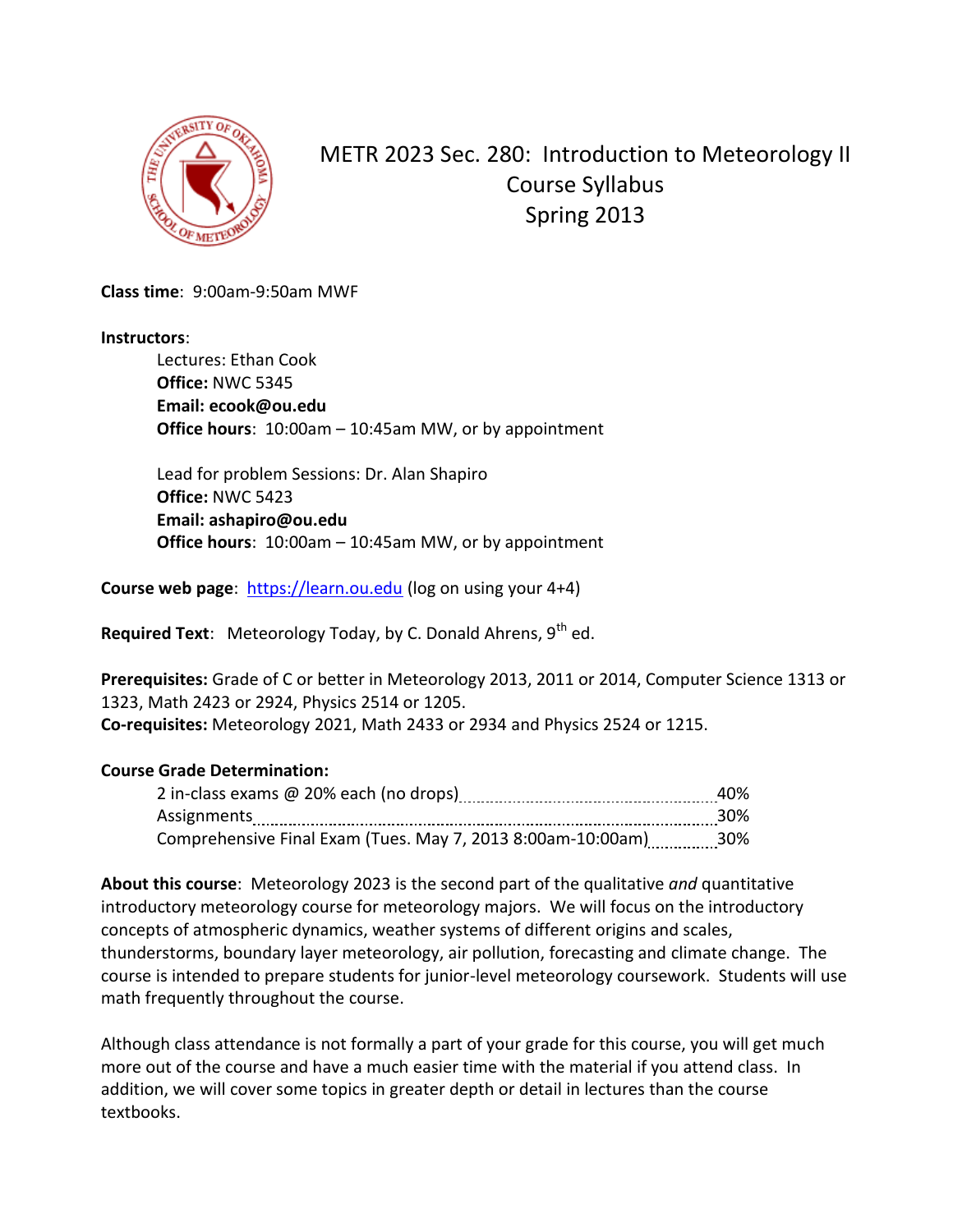I will make every effort to post lecture presentations on the course web site. These presentations, however, will be in PowerPoint form and will tend to *outline* lessons rather than list all the specific information I present in the corresponding lectures. In other words, *you will need to take notes*. Besides that, your comprehension of the material will be more complete if you are actually in class when it is presented.

If you are having problems with the course material, I urge you to come and talk to me sooner rather than later. I can't do anything if you wait until the last week of classes to come and talk to me about problems you've been having all semester.

## **Important policies:**

**Format:** Monday and Wednesday class periods will consist of lectures. The two sections of METR 2023 will be combined during Friday class periods for problem solving session. These sessions will be VERY important.

**Homework:** Homework will generally be assigned on Fridays at the end of the problem-solving session and will generally be due at the beginning of the next problem-solving session. Students are encouraged to submit homework assignments electronically via D2L, although hard-copy submissions will also be accepted. Homework submitted to D2L should be in PDF format; students submitting in other formats do so at their own peril. It is not the grader's responsibility to handle file compatibility issues. All submissions must be neat and legible and hard-copy submissions must be stapled. *Late homework submissions will not be accepted* except in cases of immediate family emergency, personal illness (physician's note required), religious holiday or direct participation in a University-sponsored activity.

**Exams:** The two in-class exams will be given during Friday class periods, in place of the problemsolving session. The exams will be given in the  $6<sup>th</sup>$  and  $14<sup>th</sup>$  weeks of class, plus or minus one week in both cases. Material for exams (and for homework problem sets) will be drawn from lectures and from the problem-solving sessions. Exams will be closed-book, with no notes allowed.

**Lectures:** If the lecturer for one section misses a class, both sections will be combined that day in NWC Room 1350. If classes are canceled due to weather, we will make up that class. The students will be polled to determine a meeting time that suits the majority. A lecture will be offered at that time and a videotape of the lecture made available via D2L for those who can't attend.

**Reasonable Accommodation:** The University of Oklahoma is committed to providing reasonable accommodation for all students with disabilities. Students with disabilities who require accommodation in this course are requested to speak with me as early in the semester as possible. Students with disabilities **must** be registered with the Office of Disability Services prior to receiving accommodations in this course. The Office of Disability Services is located in Goddard Health Center, Suite 166, phone 325-3852 or TDD only 325-4173.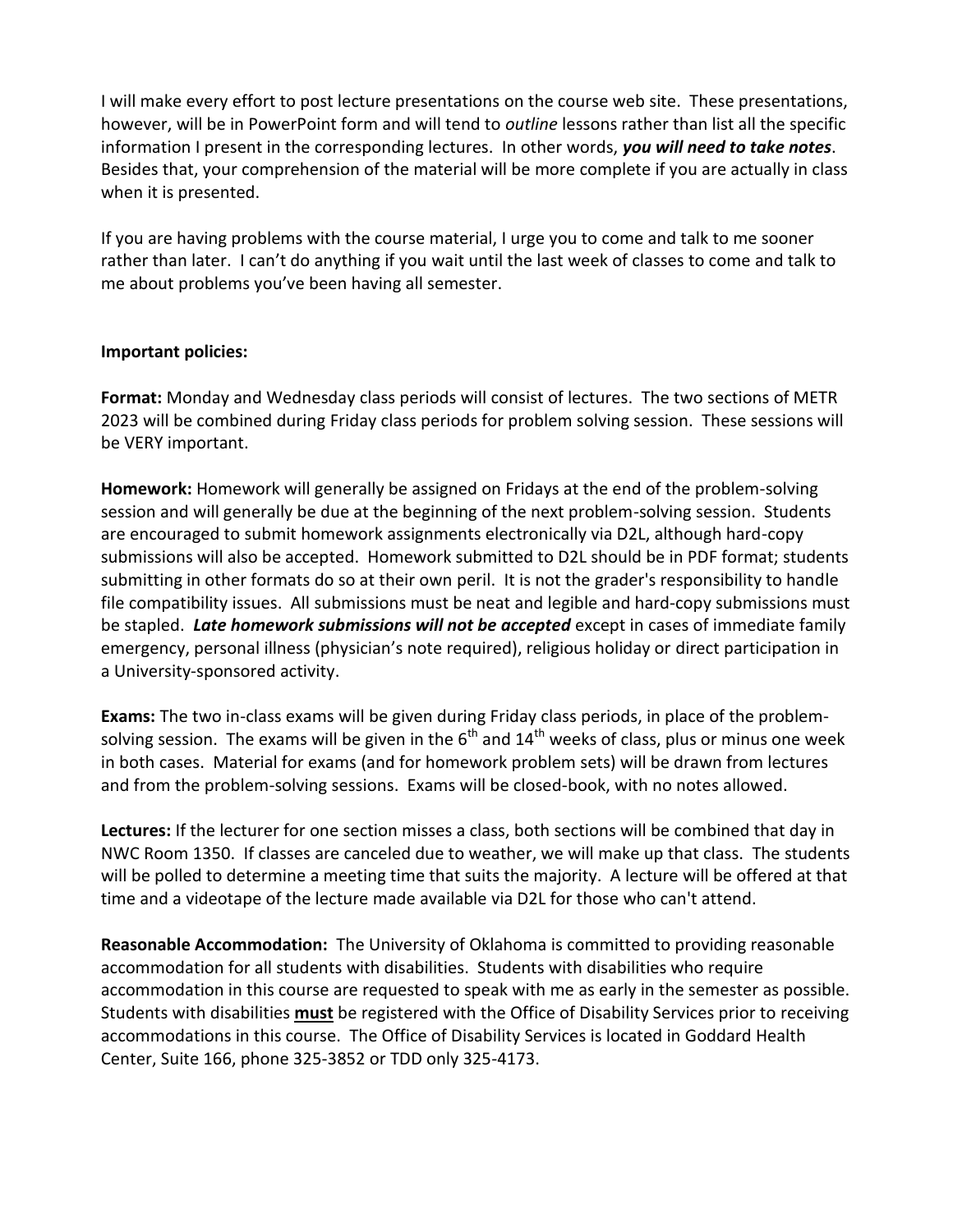**Academic Misconduct:** All provisions of the Norman Campus Academic Misconduct Code shall apply in cases of academic dishonesty. Any violation of the Academic Misconduct Code will result in removal from this course, and a grade of F will be recorded for the course. Academic misconduct is defined as "any act that improperly affects the evaluation of a student's academic performance or achievement." At the University of Oklahoma, academic integrity is expected from each student. Misconduct such as plagiarism, fabrication, and fraud, as well as attempting to commit such acts or assisting others in doing so, will not be tolerated. Students are responsible for knowing the OU Academic Conduct Code, which can be found at <http://www.ou.edu/studentcode> an[d http://www.ou.edu/provost/integrity](http://www.ou.edu/provost/integrity)

## **Classroom Etiquette:**

This is a large class, and as such it is imperative that everyone make an extra effort to respect others in the class. Students pay to be here - good students are here to learn. You are adults and are expected to behave as such. Below are some basic "rules" that I expect everyone to follow while in my class:

- Come to class on time.
- Come to class with the expectation of staying in class for the entire period.
- When in class, please *turn off cell phones and pagers*, and mute the volume on your laptop computer.
- Please do NOT engage in lengthy discussions with your neighbors.
- Clean up after yourself. If you are reading a newspaper before class, please be sure to take it with you and dispose of it properly when you leave class. The same goes for any food or drinks you bring to class – please make sure to clean up the area around you when you leave.
- Don't read newspapers or other materials not relevant to the lecture during class.
- Please be sure to bring paper and pencil (or pen) to each class.
- Please do not begin to pack your things until I have dismissed the class.

| <b>Date</b>                | <b>Topics</b>                          | <b>Reading</b>           |
|----------------------------|----------------------------------------|--------------------------|
|                            |                                        |                          |
| WEEK <sub>1</sub>          | Pressure, basic laws, pressure charts, | Ahrens – Ch. 2 (review), |
| January 14,16,18           | atmospheric forces                     | Ch.8                     |
| WEEK <sub>2</sub>          | Wind models, convergence and           | Ahrens $-$ Ch. 8, 9      |
| <b>NO CLASS January 21</b> | divergence, planetary boundary layer,  |                          |
| January 23,25              | turbulence                             |                          |
| WEEK <sub>3</sub>          | Wind models, convergence and           | Ahrens $-$ Ch. 8, 9      |
| January 28,30              | divergence, planetary boundary layer,  |                          |
| February 1                 | turbulence                             |                          |
| WEEK4                      | Local winds, global circulation, ocean | Ahrens – Ch. 9, 10       |
| February 4,6,8             | currents                               |                          |
| WEEK <sub>5</sub>          | Local winds, global circulation, ocean | Ahrens - Ch. 9, 10       |
| February 11,13,15          | currents                               |                          |

## **Tentative schedule (subject to change)**